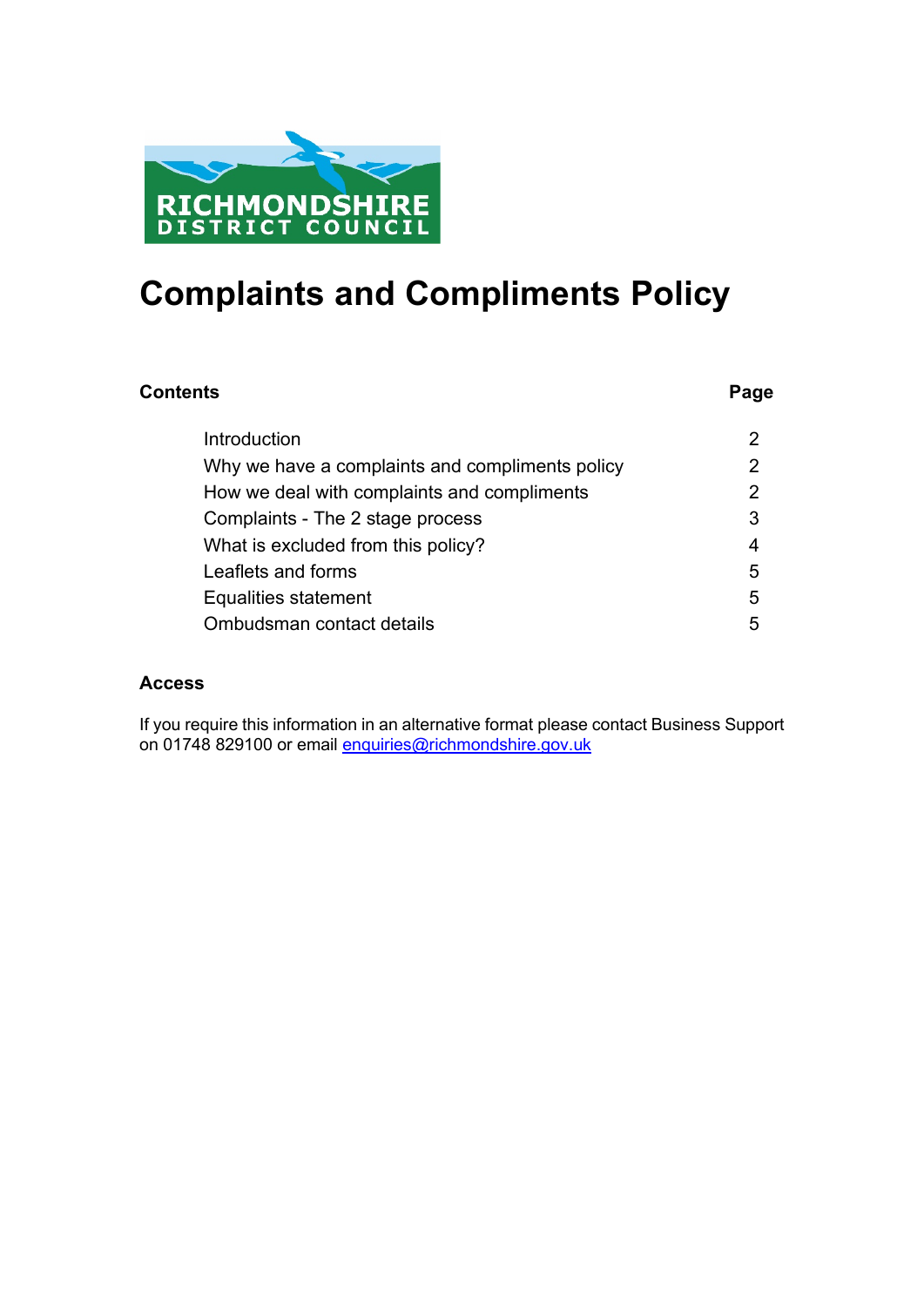# <span id="page-1-0"></span>**1.0 Introduction**

Richmondshire District Council is committed to providing high quality services to all its communities, but in any organisation things can go wrong. When people contact us to say we have not provided a satisfactory service, we treat this as a complaint and take it seriously.

Compliments and complaints are all useful forms of customer feedback. The Council want to provide a consistent procedure for handling all types of feedback, both positive and negative, that will feed change and improve our service delivery.

## **2.0 Why we have a complaints policy**

A clear and well-publicised complaints policy helps us provide good quality services to our customers.

The Council accept that things can go wrong with our services but that we can put things right and learn from issues that are brought to our attention. Dealing with feedback from customers fairly and consistently helps us to do that and this policy gives customers an opportunity to have their issue reviewed by an independent person if it is not resolved to their satisfaction after the initial investigation. It also means we can monitor all feedback regularly, produce valuable management information and make sure we meet our service standards.

The Council want to give customers an effective way to feedback about the services we provide; to provide an access channel for recording compliments and if possible resolving complaints straight away.

## **3.0 How we deal with compliments and complaints**

### **Compliments**

Everyone likes to receive compliments and council officers are no exception. More importantly, compliments can help us identify what our customers' value and highlight good practice. If you believe you have received good service, we will be pleased to hear from you. Comments and concerns may be more neutral than compliments or complaints, but can still provide valuable feedback and inform service planning and operational decision making.

### **Complaints**

We always try to get things right but there will be occasions when customers will have cause for complaint. Such complaints can highlight areas where services could be improved.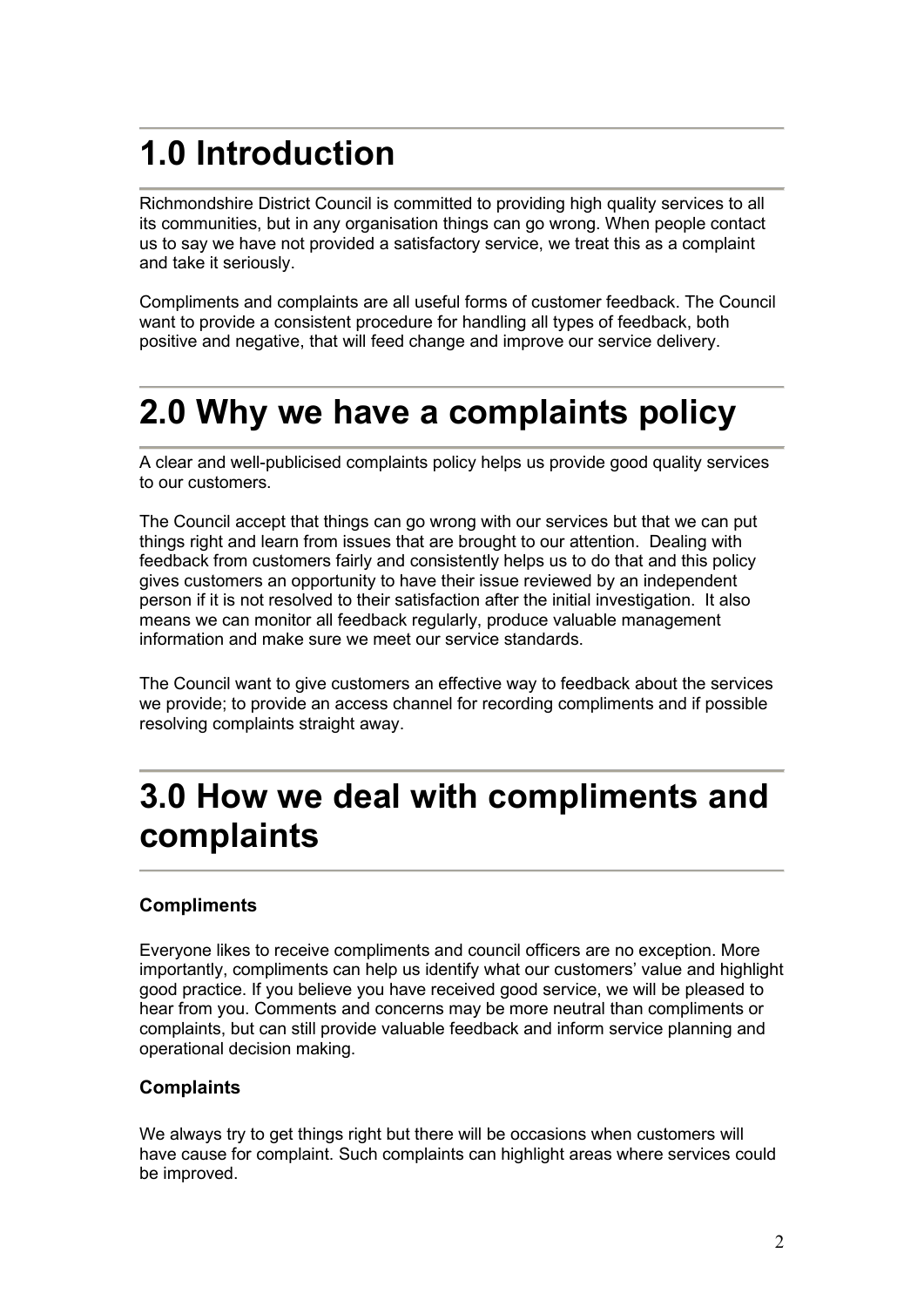We define a complaint as: a*n expression of dissatisfaction, however made, about the standard of service, actions or lack of action by the organisation, its own staff, or those acting on its behalf, affecting an individual resident or group of residents*. This includes customers who may not be permanently resident in the area of Richmondshire.

Complaints can be made in a variety of ways; by **letter, email, in person and through the council's web service.** 

A complaint can be made by anyone using a service or by any other person on behalf of a service user.

The council has procedures in place to ensure that complaints are thoroughly investigated and where possible, resolved.

We look on complaints as a tool to help us feed our corporate goals of continued service improvement and customer service excellence. The information contained in a complaint is free feedback on our services and a useful form of market research. We will review complaints received at regular intervals to help identify areas where improvements can be made.

## **4.0 Complaints – The 2 stage process**

We have a **2 stage process** to deal with complaints which is as follows:

#### **Stage 1**

It is helpful for feedback to be made at the time or as soon as possible after the issue arises.

Complaints must be brought within one year of the day in which the person affected first became aware (or ought reasonably to have been aware) of the matter complained about.

Your complaint will be investigated and dealt with as soon as possible. You should tell us what in your opinion we did wrong or did not do, how you were affected by this and what you think we should do about it.

We aim to acknowledge and register your complaint within 5 days with a full response within 10 working days of receipt. If a full response cannot be provided within 10 working days, we will advise when it will be made.

#### **Stage 2**

If not resolved at stage one, the complaint will escalate to stage two. Your complaint will be passed to the Corporate Director. Stage two will be responded to within 20 working days.

If you wish to take the matter further, you have the right to contact the Local Government, or Housing Ombudsman dependent upon the nature of your complaint.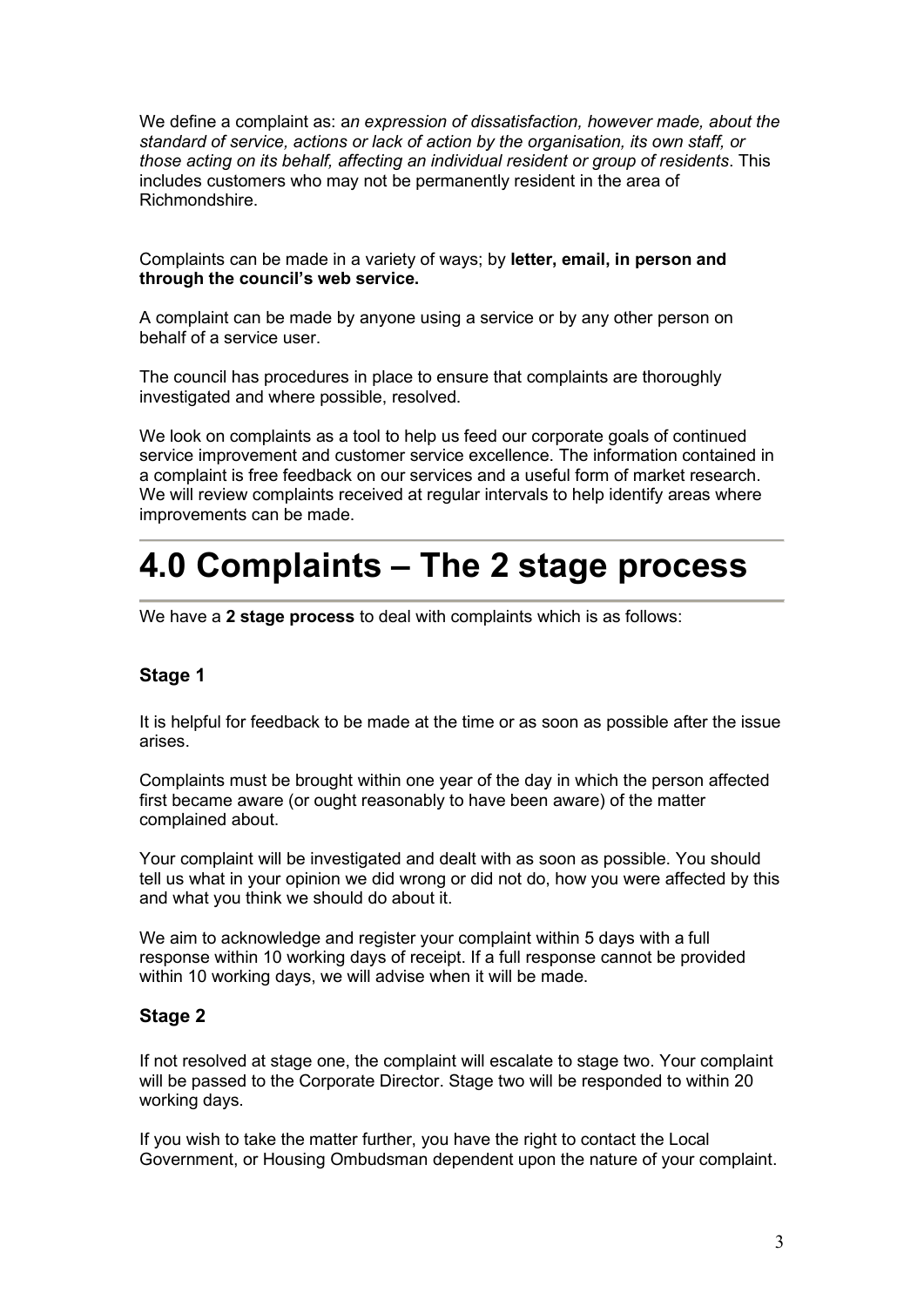Details of how to contact the Ombudsman and what will happen are available below.

## **5.0 What is excluded from this policy?**

There are certain types of customer feedback that are not dealt with under the complaints and compliments policy, these include:-

- Initial or secondary requests for a service or service provision e.g. a missed bin collection where within 48 hours the situation is resolved and the customer does not wish to make a complaint under the corporate feedback procedure, i.e. the customer is satisfied with the response
- Issues which could reasonably be the subject of court or tribunal proceedings or which need to be referred to our insurers such as compensation or personal injury
- Feedback which is essentially a criticism of or disagreement with approved Council policy or decisions properly taken
- If an issue has been recorded on the database and there are intended or current court proceedings, it should not be dealt with through this policy but suspended until the legal proceedings are complete.
- An appeal made under the Freedom of Information Act 2000 (this would be dealt with by the Information Commissioner's Office)
- An appeal made under the Environmental Information Regulations (this would be dealt with by the Information Commissioner's Office)
- Whistleblowing
- Any matter where a right of appeal exists, for example; a grant or refusal of planning permission, unless the issue relates specifically to the way the matter has been administered
- Dissatisfaction of a member of staff about HR matters, including appointments, dismissals, pay, pensions and discipline
- Issues involving a Member of Parliament that have been initiated from an MP's office
- A complaint against individual Members of the Council
- Any complaint which is not brought within one year of the day on which the complainant became aware (or ought reasonably to have been aware) of the matter complained about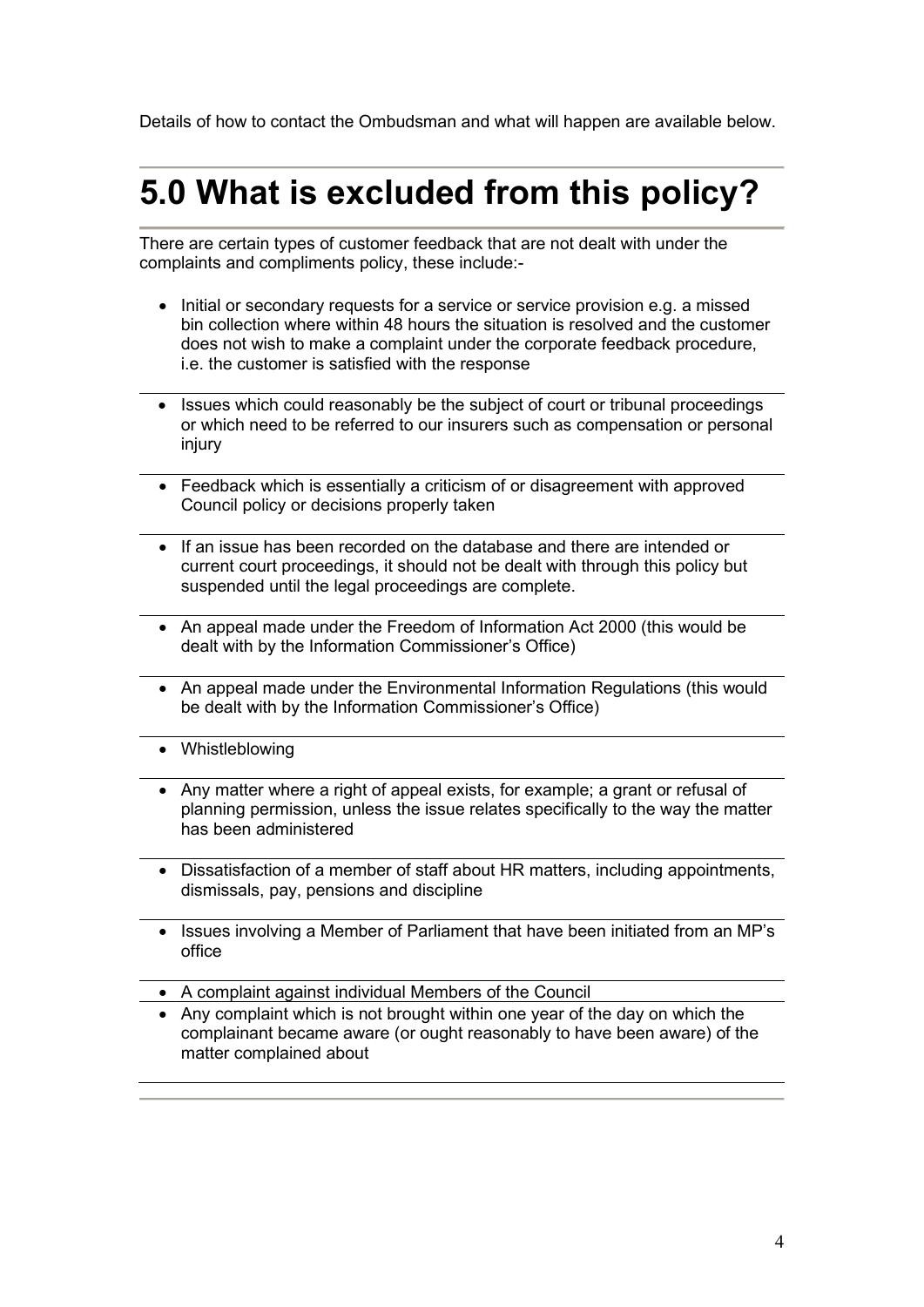# **6.0 Leaflets**

Leaflets explaining our complaints and compliments policy, are available as follows:

- On the council's website richmondshire.gov.uk
- At council offices

Large print versions of Council information are available on request for visually impaired customers, and service is available for the hard of hearing. Please contact the customer services manager should you require information in an alternative format.

# **7.0 Equalities statement**

The Council is committed to providing fair services to all. This means we should not treat people unfairly because of their age, sex, disability, race, religion or belief, pregnancy or maternity, marriage or civil partnership, gender reassignment, sexual orientation. The Equality Act defines these as "protected characteristics".

[https://www.richmondshire.gov.uk/council-and-democracy/about-the-council/equality](https://www.richmondshire.gov.uk/council-and-democracy/about-the-council/equality-and-diversity/)[and-diversity/](https://www.richmondshire.gov.uk/council-and-democracy/about-the-council/equality-and-diversity/)

## **8.0 Reasonable Adjustment statement**

In accordance with the Equality Act the council recognises the need that there may be occasion when a reasonable adjustment is required in order that all customers can access services without barriers. A reasonable adjustment may be providing the facility to access documents on line with the support of a tool such as Browsealoud, or communicate with the council using language line or Sign live. It should be noted that not all reasonable adjustments are prescribed in writing, however they are implied through the council's Equality strategy and statement.

In accordance with the councils commitment to providing fair access to services by all customers, as detailed within the councils Equality Strategy the council's aim is to address issues of complaint appropriately with fair access to support and assistance where required in accordance with the Complaint Code.

### **9.0 Ombudsman contact details**

#### **The Local Government & Social Care Ombudsman <https://www.lgo.org.uk/contact-us>**

**E:** initial contact should be made via the complaints form on the LGO website

**W:** [lgo.org.uk](https://www.lgo.org.uk/)